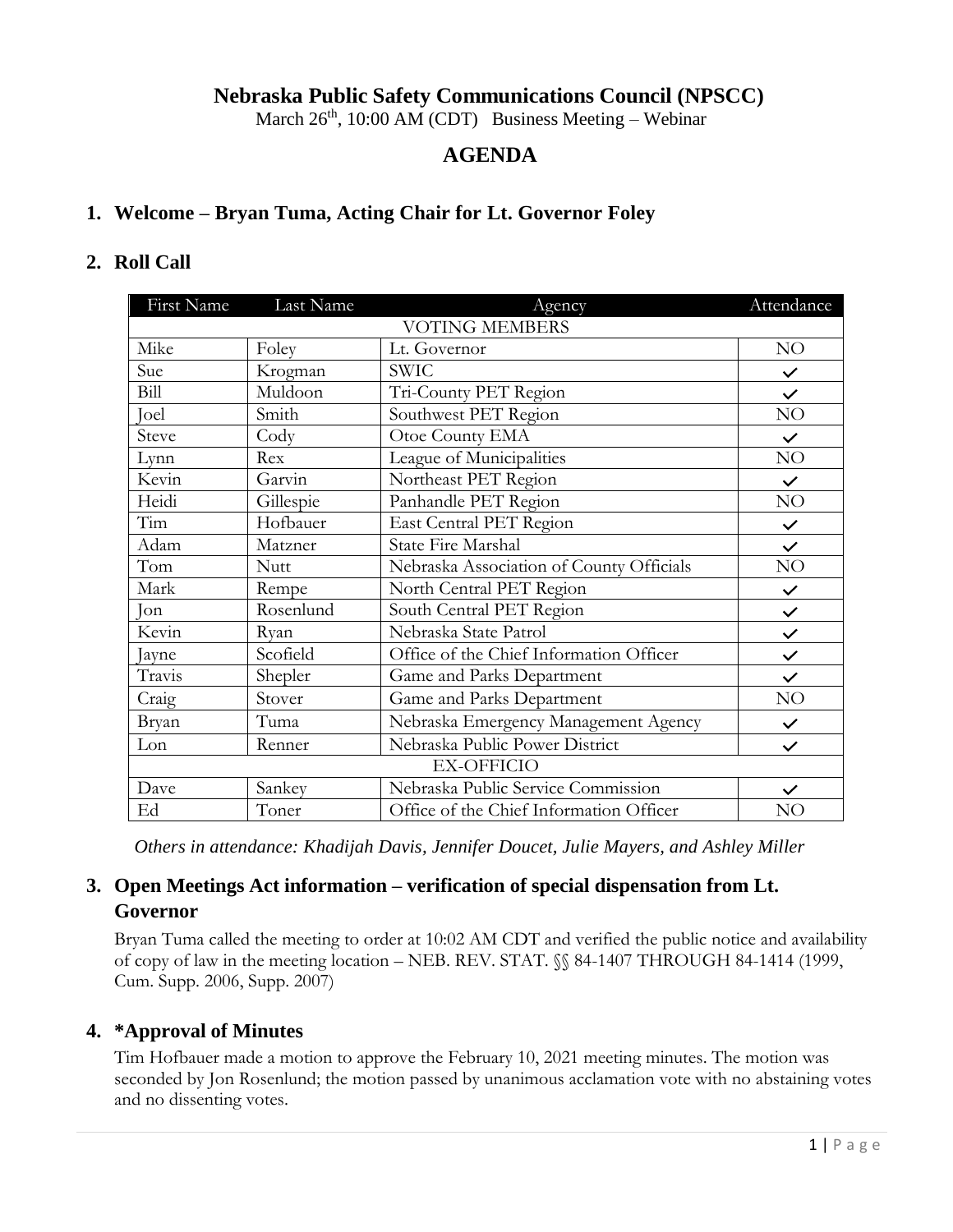## **5. \*Review and Recommendations of Projects for Investment Justification – Julie Mayers, NEMA, DHS Grants Administrator**

Julie Mayers showed the list of investment justifications for the group to discuss. The group decided to view the first year of funding only to ensure they were not over budget.

#### **Discussion Points:**

- Mark Rempe suggested the budget remove the request for radios and the group agreed. This would remove the amount proposed by the Chadron Volunteer Fire Department for their BK Radios as well as the Keith County Law Enforment SRS Radio (similar system) investment justifications.
- -
- The Nuckolls County Tower IJ was denied.
- -
- Webster County Tower IJ Sue Krogman noted that her NRIN Buildout is taking a cut and will not be able to chip in for the buildout of a new tower in Webster County.
	- o The South Central Region and Webster County would have to commit \$45,000 each.
- A portion of the tower in Webster County would be funded this year, with the remaining tower cost funded in the next grant year/through other avenues.
	- o If a project is uncertain, you can balance the budget by taking the money from the project now. That would allow for them to have coverage for this year's grant amounts.
	- o If this is done, then they (Webster County) would want a promise to be made to the region that their project would be funded at a later time.
	- o
- In aiming to reduce the cost, the group discussed generator costs and what could be removed/scaled down from larger projects.
- October 1st is the deadline to disperse award money this year. The paperwork for next year will be sent in December.

#### **Projects and Proposed Funding (Ceiling - \$843,375)**

| Project                                                 | Cost           | <b>Proposed Funding</b> |
|---------------------------------------------------------|----------------|-------------------------|
| <b>NCR</b> - NRIN Project                               | \$147,144.00   | \$59,144.00             |
| State IJ Proposed Project - NRIN Buildout               | \$600,000.00   | \$300,000.00            |
| EC NRIN project 2021                                    | \$54,600.00    | \$18,200.00             |
| SC 2021 IJ Proposed Project - NRIN Technical Assistance | \$225,000.00   | \$75,000.00             |
| SC 2021 IJ Proposed Project - NRIN Governance Board     | \$606,000.00   | \$202,000.00            |
| NE COMMO 2021 NRIN IJ                                   | \$30,000.00    | \$10,000.00             |
| SC 2021 IJ Proposed Project - NRIN Coordinator          | \$105,000.00   | \$35,000.00             |
| <b>SW 2021 IJ NRIN</b>                                  | \$66,000.00    | \$22,000.00             |
| NE Commo Stanton Generator FY 21                        | \$43,500.00    | \$43,500.00             |
| SE KUTT, Jefferson, NRIN OPS                            | \$6,200.00     | \$6,200.00              |
| <b>SE NRIN Tower Leases</b>                             | \$5,200.00     | \$5,200.00              |
| PH IJ Proposed Project - Chadron VFD BK Radios          | \$25,975.00    | \$0.00                  |
| NCR - LE Keith Co. SRS Radio                            | \$41,544.00    | \$0.00                  |
| SC 2021 IJ Proposed Project - Webster County Tower      | \$90,000.00    | \$67,131.00             |
| Total:                                                  | \$2,046,163.00 | \$843,375.00            |